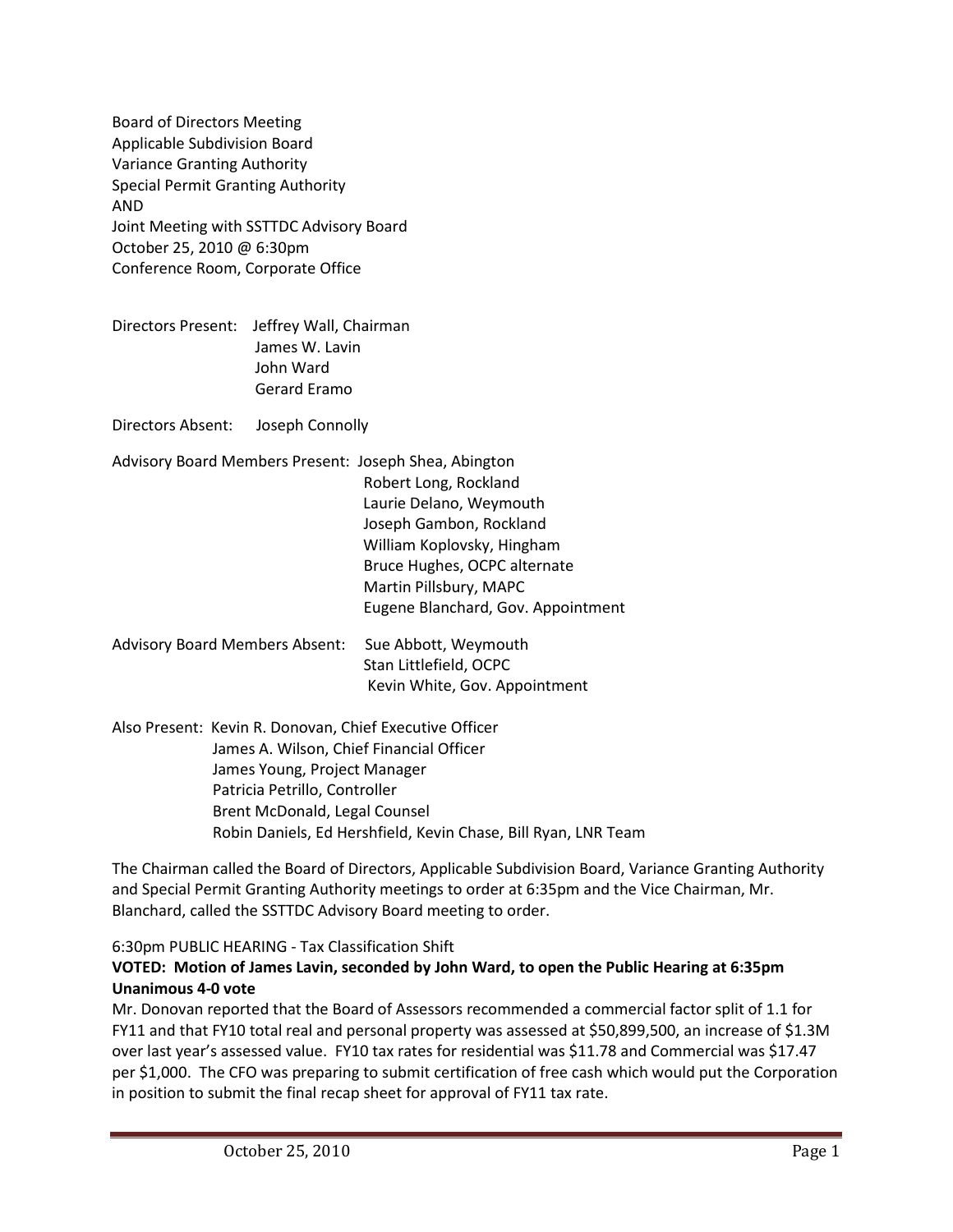#### Public Comments

Mrs. Hilbert, Weymouth, was informed the members of the SSTTDC Board of Assessors consisted of Pamela Pantermoller, Weymouth, Dennis Robson, Rockland and Jack Pistorino, Abington; all Certified Assessors in the Commonwealth.

### **VOTED: Motion of James Lavin, seconded by John Ward to close the Public Hearing at 6:40pm Unanimous 4-0 vote**

#### **Board Measure 10-052**

**VOTED: Motion of John Ward, seconded by Gerard Eramo, to accept the Board of Assessor's recommended classification of property, to apply a commercial factor of 1.10 with no residential exemption, and to authorize the Assessors to compile and submit the Recap Sheet to the Department of Revenue**

#### **Unanimous 4-0 vote**

6:35pm PUBLIC HEARING – Variance Granting Authority -Whitman Homes Variance Application **VOTED: Motion of James Lavin, seconded by John Ward, to open the Public Hearing at 6:43pm Unanimous 4-0 vote**

The CEO noted with only four Directors present, a unanimous vote was required, but one Director had to abstain from voting, therefore a quorum would not be present for this issue. He suggested the Hearing be continued to Friday morning, Nov. 29<sup>th</sup> @ 9:00am. Legal Counsel noted Whitman Homes Representatives were amenable to the continuance to Friday morning.

#### **VOTED: Motion of James Lavin, seconded by John Ward, to continue the Public Hearing on Whitman Homes Variance Application to Friday, October 29, 2010 @ 9:00am Unanimous 4-0 vote**

Applicable Subdivision Board – ANR Parcel R3A

Mr. Young noted this issue pertained to the Whitman Homes lot lines which were related to the variance application; and recommended the item be tabled to the Oct. 29<sup>th</sup> meeting, to take place after the Public Hearing.

#### **VOTED: Motion of John Ward, seconded by Gerard Eramo, to table discussion on ANR Parcel R3A to Friday, Oct. 29, 2010 @ 9:00am Unanimous 4-0 vote**

# 6:45PM PUBLIC HEARING – Special Permit Granting Authority – Rogerson Communities Site Plan and

Special Permit Application

## **VOTED: Motion of James Lavin, seconded by John Ward to open the Public Hearing at 6:50pm Unanimous 4-0 vote**

Mr. Young noted that the Rogerson Communities Team had previously made a presentation to the Board and were back again to provide information on any changes to their site plan/special permit application..

Mr. Michael Lerner, introduced his development team, recapped the history of Eventide Homes and Rogerson Communities and reviewed the retirement community development in the SouthField Highlands project, geared to mid-income seniors, combining the best features of a large community with the intimacy of small neighborhoods.

192 independent (apartment) units included 16 one bed, 128 one bed plus den and 48 two bed units. 58 apartments would be reserved as affordable. Five 4 story houses, one 2 story common building and one single story long term care 46-bed facility would be built in two phases.

Mr. John Sheskey reviewed elevations, exterior materials and colors and the common areas supporting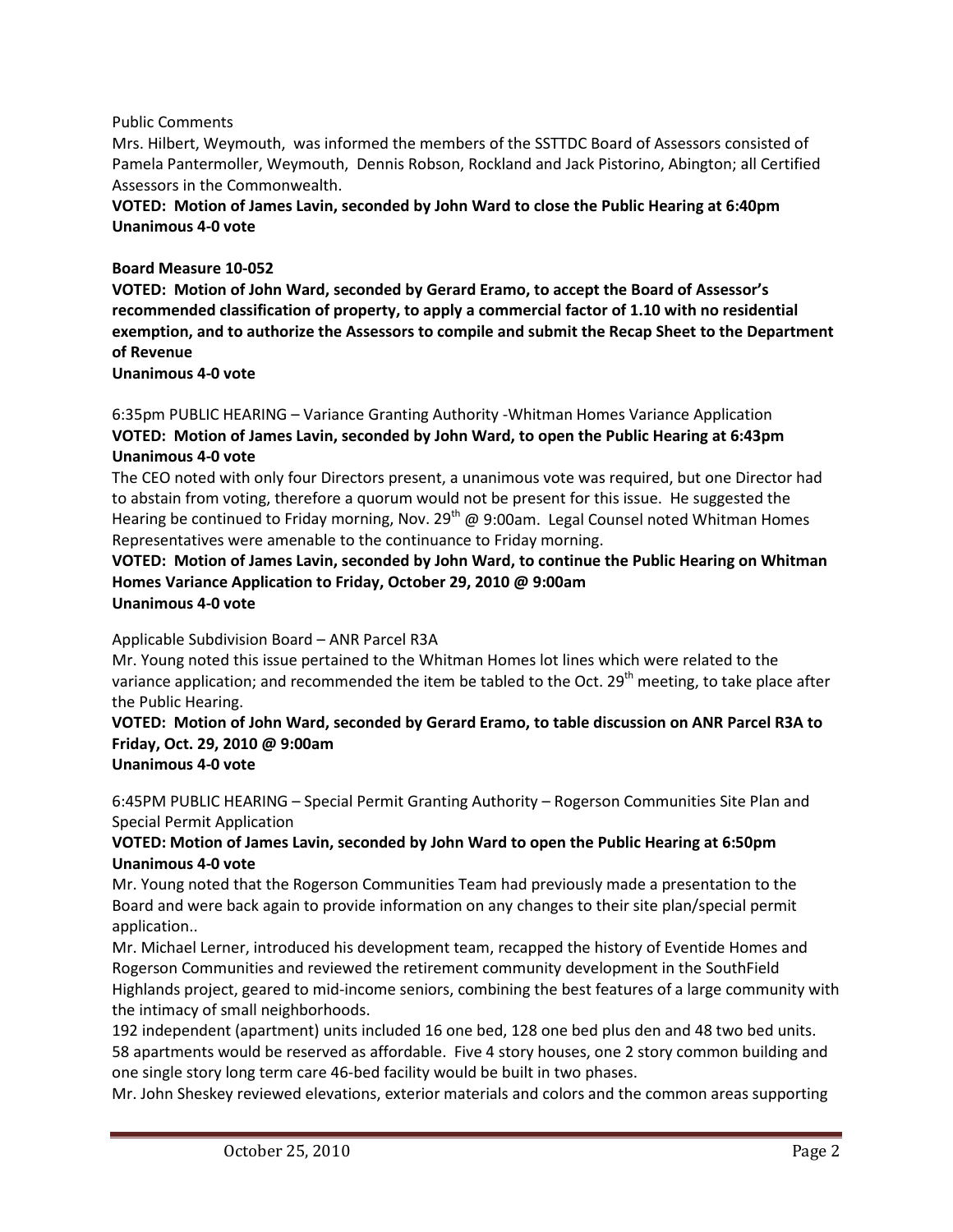both the senior living apartments and the 46-bed skilled nursing facility. It was noted that independent residents in need of life care or rehab services could be cared for in their units with handicap hardware installed to accommodate their needs.

Mr. Brian Brewer identified the utility access points to the property and loading areas, trash pickup and ambulance access. He noted that traffic flow patterns were improved from the original proposal.

Discussion ensued on zoning and land use building code elevations, non combustible exterior materials, color ranges, phased development, parking spaces (153 in phase 1), traffic circulation and garage locations.

The Board was informed that no prep work would occur for phase 2 while constructing phase 1 and that there would be no med gas tanks stored on the exterior site.

Further discussion ensued on their marketing campaign and commitments needed before construction. The entry fee model was a new buying in concept for low to moderate income homeowners to pay an entry fee (95% refundable).

Mr. Lavin was informed that an entry fee model resident would purchase services as they needed and continue to live in their unit.

Mr. Connolly was informed there would be 4 parking spaces in each garage, and a fourth garage might be considered in the future.

There were no public comments.

## **VOTED: Motion of John Ward, seconded by James Lavin, to close the public hearing (7:25pm) Unanimous 4-0 vote**

The Board received a draft decision in their packets prior to the meeting. The application was reviewed with the Weymouth Planning, Building, DPW and Health and Safety Depts. Mr. Young noted the Decision included a requirement for a final drainage design for Conservation Commission approval. **Board Measure 10-048**

**VOTED: Motion of John Ward, seconded by Gerard Eramo, to approve, with conditions, the joint Site Plan and special Permit Application submitted to Rice Eventide, LLC for the Eventide at SouthField Highlands project. All conditions of the approval are as noted in the Board's decision dated October 23, 2010**

# **Unanimous 4-0 vote**

Mr. Young suggested the Board table the Applicable Subdivision Board discussion on the Revision to Phase 1A Definitive Subdivision Plan, regarding LNR's preliminary plans for public ways surrounding the Eventide parcel, to the next meeting.

## **VOTED: Motion of James Lavin, seconded by John Ward, to table the discussion on revisions to the Phase 1A Definitive Subdivision plan to the next meeting Unanimous 4-0 vote**

## Financials

Affirmation of FY11 Budgets

Mr. Wilson noted one of his tasks was to convert all balance sheets from FY09 to date from a redevelopment authority accounting basis over to the DOR system, and to tie various funds to specific budget line items. Board votes were needed for the sole purpose of complying with DOR tax rate setting procedures and municipal audit standards.

# **Board Measure 10-049**

**VOTED: Motion of John Ward, seconded by James Lavin, that the South Shore Tri-Town Development Corporation does hereby affirm that in its vote of July 12, 2010 the following budgets were approved: General Fund - \$1,340-930 (exclusive of Overlay for abatements), Sewer Enterprise Fund, \$48,340 and**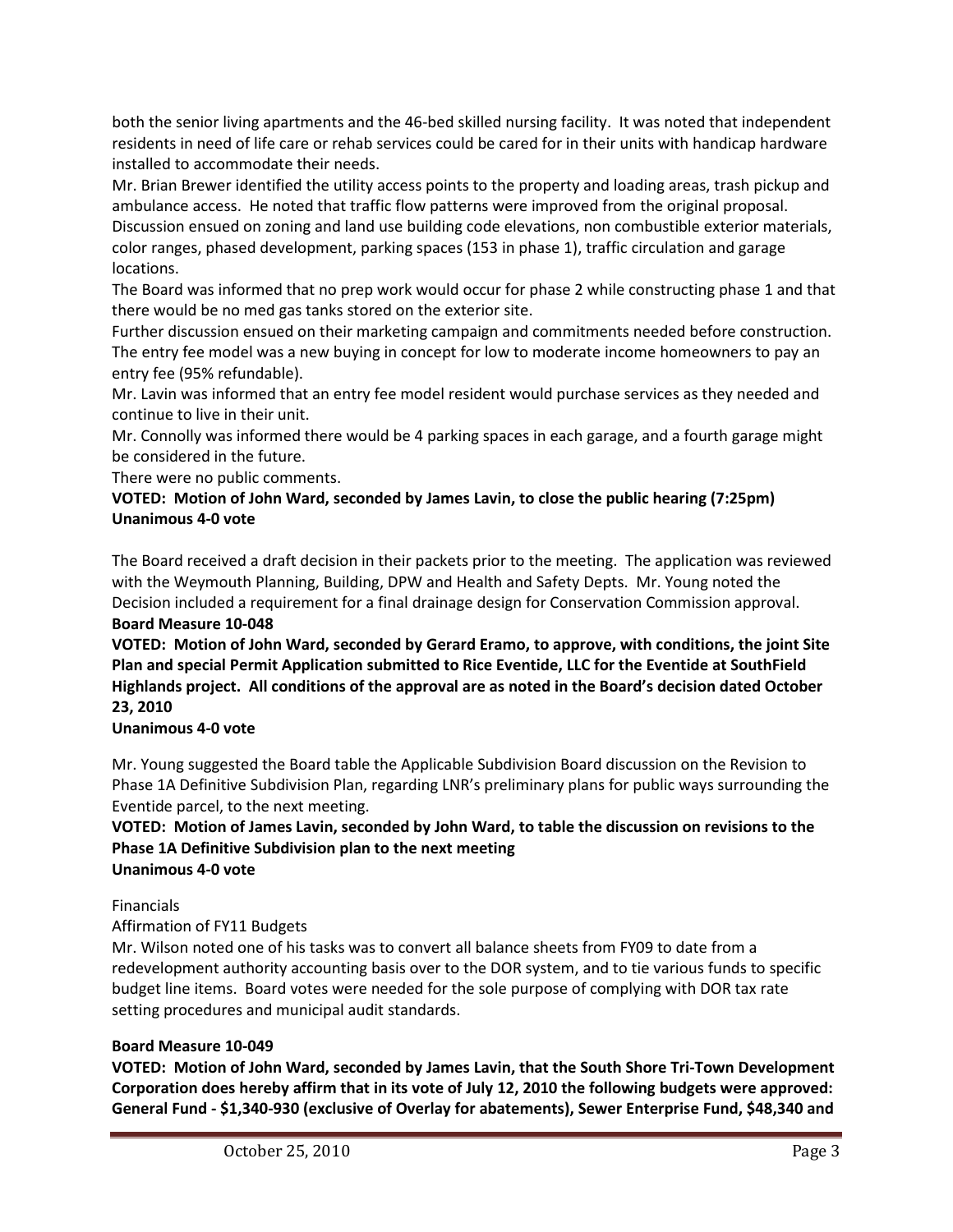### **Water Enterprise Fund, \$32,060. Total FY11 Appropriation was \$1,421,380 per order of Board Measure 10-023 Unanimous 4-0 vote**

### Affirmation of Use of Stabilization Fund

Mr. Wilson further noted a Board Measure was requested to affirm the transfer of \$100,000 to a fund created to partially fund the letter Agreement between ANF and SSTTDC.

**Board Measure 10-050**

**VOTED: Motion James Lavin, seconded by Gerard Eramo; that the Board of Directors affirms its vote of June 24, 2010 to transfer the sum of \$100,000 from the Stabilization Account to a new fund created for the sole purpose of partially funding the letter Agreement between the MA Executive Office of Administration and Finance and the SSTTDC Unanimous 4-0 vote**

Transfer for Increase in Plymouth County Retirement Assessment Mr. Wilson noted that an increased assessment was received from Plymouth County Retirement Board

Advisory Council for FY11, requiring the transfer of a \$566 from the Reserve Fund (balance \$25,000). FY11 Retirement Assessment totaled \$28,321.

#### **Board Measure 10-051**

**VOTED: Motion of Gerard Eramo, seconded by James Lavin, that the Board of Directors transfer the sum of \$566 from the Reserve Fund to line item 11945555.517101 (Contributory Retirement Board Annual Assessment) Unanimous 4-0 vote**

Corporate Resolution South Shore Savings Bank

Mr. Donovan noted with the creation and filling of the Chief Financial Officer position, it was time to adhere to better internal controls with checks signed by the CEO, CFO and Comptroller. Checks in amounts greater than \$5,000 still would require two signatures.

**Board Measure 10-053**

**VOTED: Motion of James Lavin, seconded by Gerard Eramo; IT IS RESOLVED THAT: The authorized described officers, members or employees of the South Shore Tri-Town Development Corporation (SSTTDC), whose names and signatures appear below, are authorized ("Authorized Parties"), for and on behalf of SSTTDC, to open and maintain one or more accounts of and in the name of SSTTDC with South Shore Savings Bank ("SSSB"), subject to the terms and conditions specified in the applicable account agreements and disclosures to endorse and deposit with SSSB negotiable instruments or other orders for the payment of money, which endorsements may be made in writing or by stamp and without the designation of the person endorsing;**

**All Authorized Parties named whose signatures appear below are authorized for and on behalf of SSTTDC to sign checks and orders for the placement of money withdrawing funds from a depository account or accounts regardless of whether such action will create or increase an overdraft of the involved accounts (payment or nonpayment of an item which**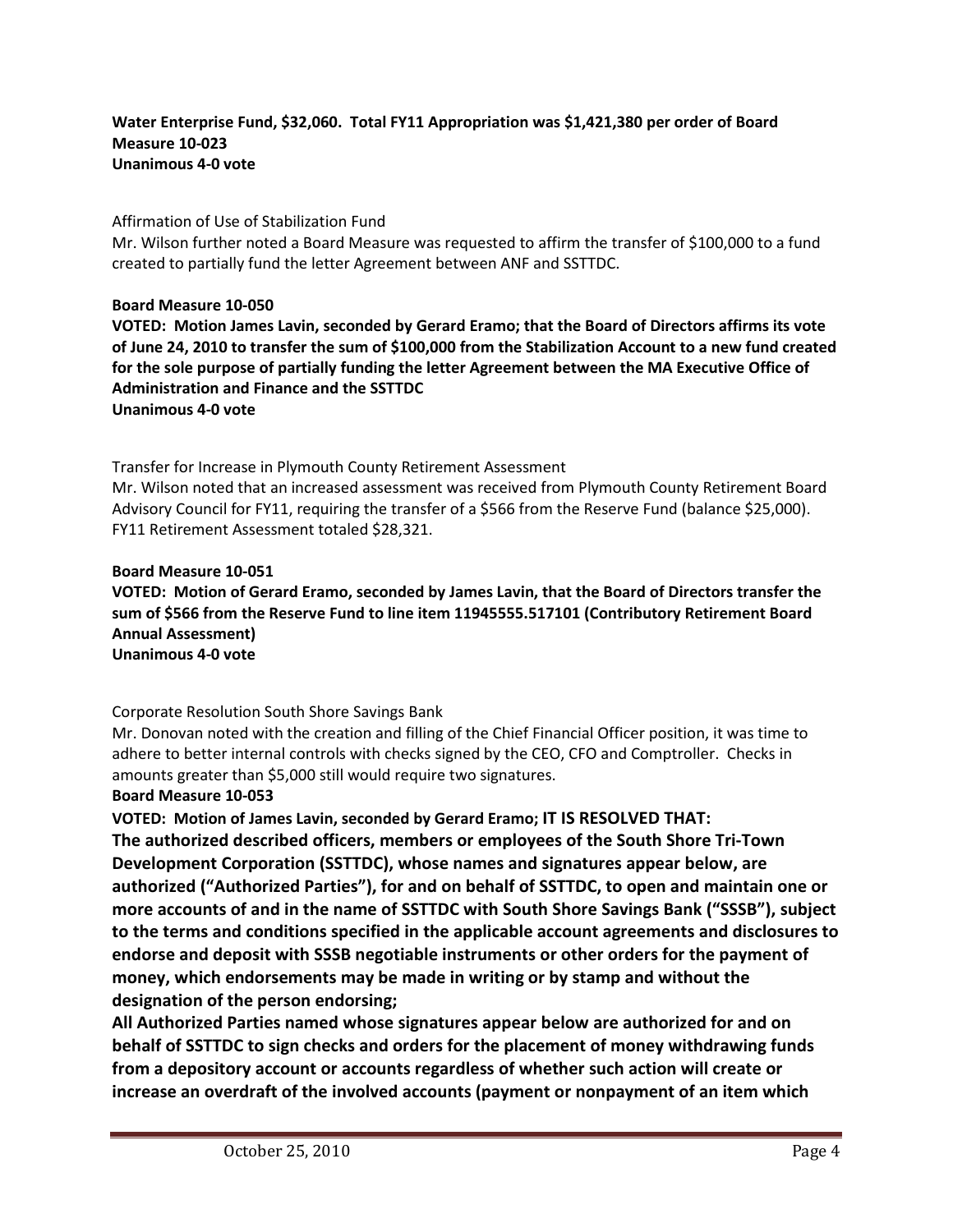**would create an overdraft of the involved account shall be at the sole discretion of SSTTDC); All Authorized Parties named whose signatures appear below can endorse for negotiation, negotiate, and receive the proceeds of any negotiable instruments or orders for the payment of money payable to or belonging to SSTTDC, can approve, endorse, guarantee and identify the endorsement of any payee or any endorser of any checks or drafts whether drawn by SSTTDC or anyone else and can guarantee the payment of any checks or drafts, and can delegate to others the authority to identify, endorse, approve and guarantee the endorsement of any payee or endorser on any such checks or drafts and to guarantee the payment of any such checks or drafts;**

**SSTTDC is requested, authorized and directed to honor checks, drafts and other orders for the payment of money drawn in SSTTDC's name, including those drawn to the individual order of any person or persons whose name or names appear on the checks, drafts or other orders, assigner or signers of the checks, drafts and other orders, when bearing or purporting to bear the signature of all Authorized Parties named whose signatures appear below; and Unless specifically designated, each of the Authorized Parties whose signatures appear below may sign without the others;**

**As used herein, any pronouns relative to the signers for SSTTDC shall include the masculine, feminine, and neutral gender, and the singular and plural number, whenever the context so admits or requires. All of the power and authority granted are incorporated in this Resolution.**

# **IT IS FURTHER RESOLVED THAT SSTTDC certifies to SSSB that:**

**All items deposited with prior endorsements are guaranteed by SSTTDC; All items not clearly endorsed by SSTTDC may be returned to SSTTDC by SSSB or alternatively, SSSB is granted a power of attorney in relation to any such item to endorse any such item on behalf of SSTTDC in order to facilitate collection;**

**SSSB shall have no liability for any delay in the presentment or return of any negotiable instrument or other order for the payment of money that is not property endorsed; SSSB is directed and authorized to act upon and honor any withdrawal or transfer instruction issued and to honor, pay and charge to any depository account or accounts of SSTTDC, all checks or orders for the payment of money so drawn when signed consistent with this Resolution without inquiring as to the disposition of the proceeds or the circumstances surrounding the issuance of the check or the order for the payment of the money involved whether such checks or orders for the payment of money are payable to the order of, or endorsed or negotiated by any one or more of the Authorized Parties signing them or such party in their individual capacities or not, and whether they are deposited to the individual credit of or tendered in payment of the individual obligation of any one or more of the Authorized Parties signing them or of any other such party or not;**

**SSSB shall be indemnified for any claims, expenses or losses resulting from the honoring of any signature certified or refusing to honor any signature not so certified; and Not withstanding any modification or termination of the power of any Authorized party of SSTTDC, this Resolution shall remain in full force and bind SSTTDC and its legal representatives, successors, assignees, receivers, trustees or assigns until written notice to the contrary signed by, or on behalf of, SSTTDC shall have been received by SSSB, and that**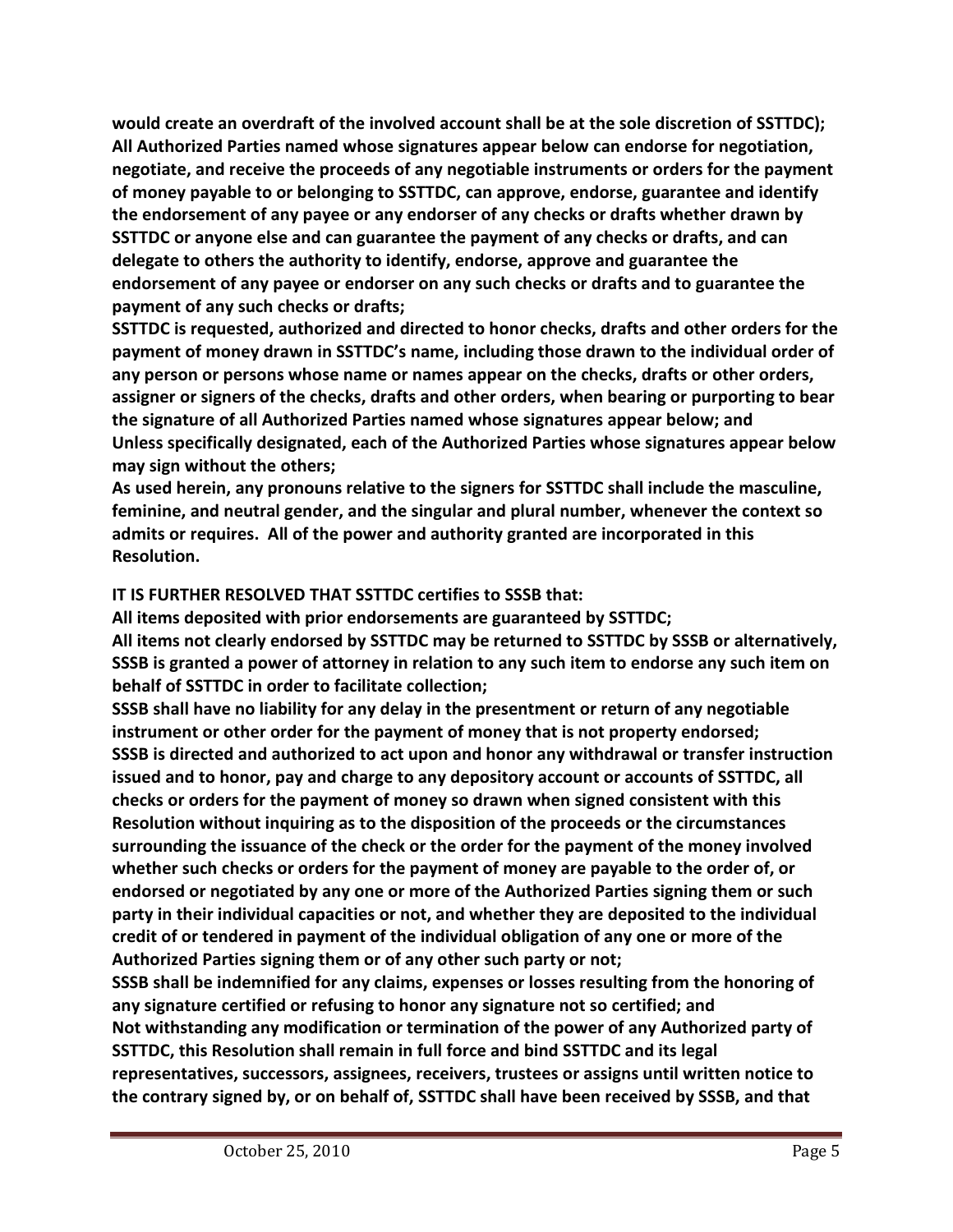#### **receipt of such notice shall not affect any action taken by SSSB prior to receipt of such notice in reliance on this Resolution. Unanimous 4-0 vote**

#### SSTTDC Advisory Board

Mr. Shea welcomed the new Rockland Representative, Mr. Joseph Gambon. Introductions were made all around. Mr. Donovan provided an update since their April 2010 meeting and introduced the new CFO, noting the Corporation had evolved into a true municipal agency.

The Tax Plan was adopted setting FY09 and FY10 tax rates, FY11 budget was being developed and free cash would soon be certified. Once DOR gave final approval the Recap Sheet would have actual rates ready for submission.

The East/West Parkway went out to bid and the \$30M contract was awarded to Barletta Heavy Division. A separate federal piece (\$15M) of the parkway project would be awarded by MA DOT. Land takings were in process in Rockland.

Actual bonding was successful with an investor from Connecticut for \$12.5M to purchase infrastructure already developed by LNR. Securities were put up based on land sales. Land Assessment Bond, common in California, was a first in Massachusetts.

Advisory Board members were informed that NAVY and SSTTDC/LNR were in active negotiations/resolutions to close the final land transfer.

Mr. Young noted the East/West Parkway Project Notice of Intent was issued on the eastern segment, from off-site at Weymouth Street onto the Base, crossing old swamp river (bridge structure) and stopping 300 ft. west of the river. The SSTTDC Conservation Commission recently issued Order of Conditions to allow work on the on-site portion of the eastern segment. The work was tied to the \$30M Agreement with the Commonwealth. The \$15M Federal Appropriation was for the one mile stretch onsite from station 109 west ending at Hangar one. Rockland Conservation Commission was scheduled to review the Notice of Intent on a temporary wetland impact off-site.

Phase 2 of the Parkway would extend west of Hangar one to Rte. 18 and also included off-site improvements along Reservoir Park Drive and Hingham Street in Rockland. Phase 2 funding was still pending. It was anticipated that the Phase 1 Parkway segments would be complete and operational for traffic by September 2012.

Mr. Young reviewed Phase 1A development on Parkview Street, located on the north end of N/S Runway. Memorial Grove Avenue and Parkview Street were completed in 2008. Eventide Homes, Whitman Homes and IBG Highlands planned to build residential units on Parkview Street. Discussion ensued on the types of units to be built.

Mr. Lavin noted that LNR facilitated a revenue generating model that tied development payments to the Host Communities based upon the number of units to be built. Payments were already made for Whitman Homes and IBG Highlands units and another payment would be forthcoming upon LNR's land closing with Eventide.

The Advisory Board approved their prior minutes.

VOTED: Motion of Martin Pillsbury, seconded by Robert Long to approve the minutes of April 12, 2010 7-0-3 vote Mr. Koplovsky, Mr. Hughes and Mr. Gambon abstained from voting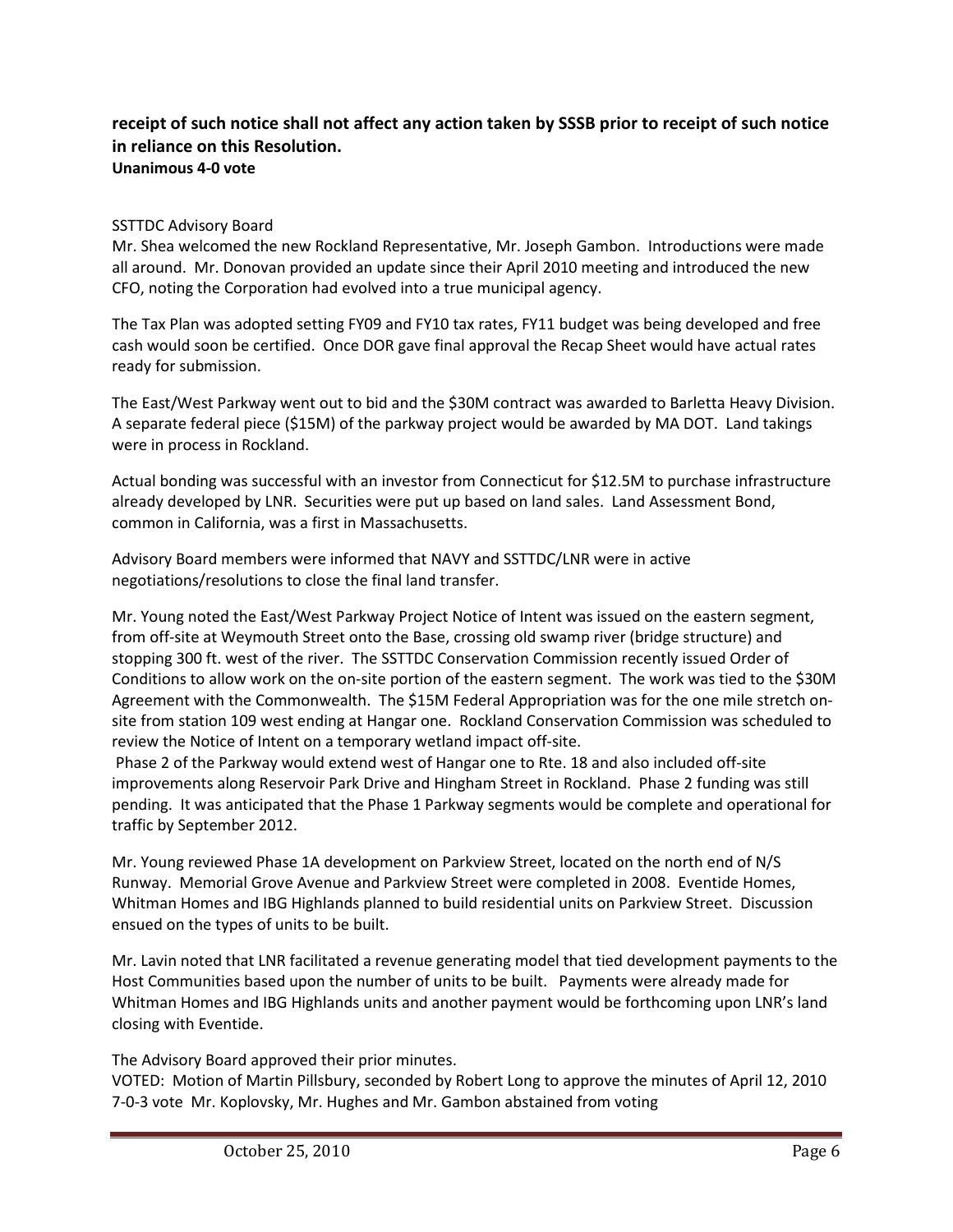Mr. Blanchard was informed that Congressman Delahunt was very instrumental pushing NAVY negotiations/resolutions forward. Senators Kerry and Brown had also been supportive. Mr. Donovan indicated a NAVY resolution may occur before Congressman Delahunt retired.

Mr. Hughes thanked Mr. Ryan, LNR, for providing an informative tour of SouthField to Advisory Board members.

Discussion ensued on a water source. Mr. Donovan noted that a water agreement was executed between SSTTDC and Mayor Kay for Phase 1 development. Initial discussions had taken place with Abington Rockland Joint Water Works to explore water capacity from the Hingham Street reservoir, for final buildout.

Mr. Shea was informed that Weymouth's water treatment plant was on line now with increased capacity and availability. Weymouth and the Abington Rockland Joint Water Works could possibly be more economical down the line than the original plan for MWRA as a permanent water source.

Mr. Pillsbury was informed that the Corporation also had a wastewater agreement with Mayor Kay for Phase 1 development, and was exploring other options for expansion including MWRA. The Chairman acknowledged that these options needed further study to find the most feasible way to sustain the project without putting an undue burden on rate payers or the communities, and noted that securing NAVY land was under a critical time constraint.

Mr. Hughes was informed that the USCG Buoy Station relocation plan would have to be re-filed with the new Congress.

Mr. Shea was informed that the Corporation completed the \$12M bond process and owned two public streets, Shea Drive and Memorial Grove Avenue. Mr. Ward noted that the CEO, LNR and consultants did a tremendous job getting the bond together in spite of the economy.

Mr. Shea gave kudos to SSTTDC and LNR for the accomplishments of the past year including jobs created to support the parkway and infrastructure development, and LNR's land deals.

Discussion ensued on the parkway schedule, Rte. 18 construction schedule and the existing public safety mutual aide agreements with the Host Communities.

The Advisory Board agreed to another joint meeting to take place during the FY11 Budget review. A March 14, 2011 meeting was scheduled. The Chairman thanked the Advisory Board for their continued support of the Corporation and the Project.

**VOTED: Motion of William Koplovsky, seconded by Martin Pillsbury, to adjourn the SSTTDC Advisory Board meeting**

#### **Unanimous vote**

The SSTTDC Advisory Board meeting ended at 8:25pm

**VOTED: Motion of John Ward, seconded by Gerard Eramo, to accept the minutes of the Board of Directors Meeting that took place on Sept. 27, 2010 Unanimous vote VOTED: Motion of James Lavin, seconded by John Ward, to adjourn the meeting Unanimous vote** The Board of Directors meeting ended 8:30pm